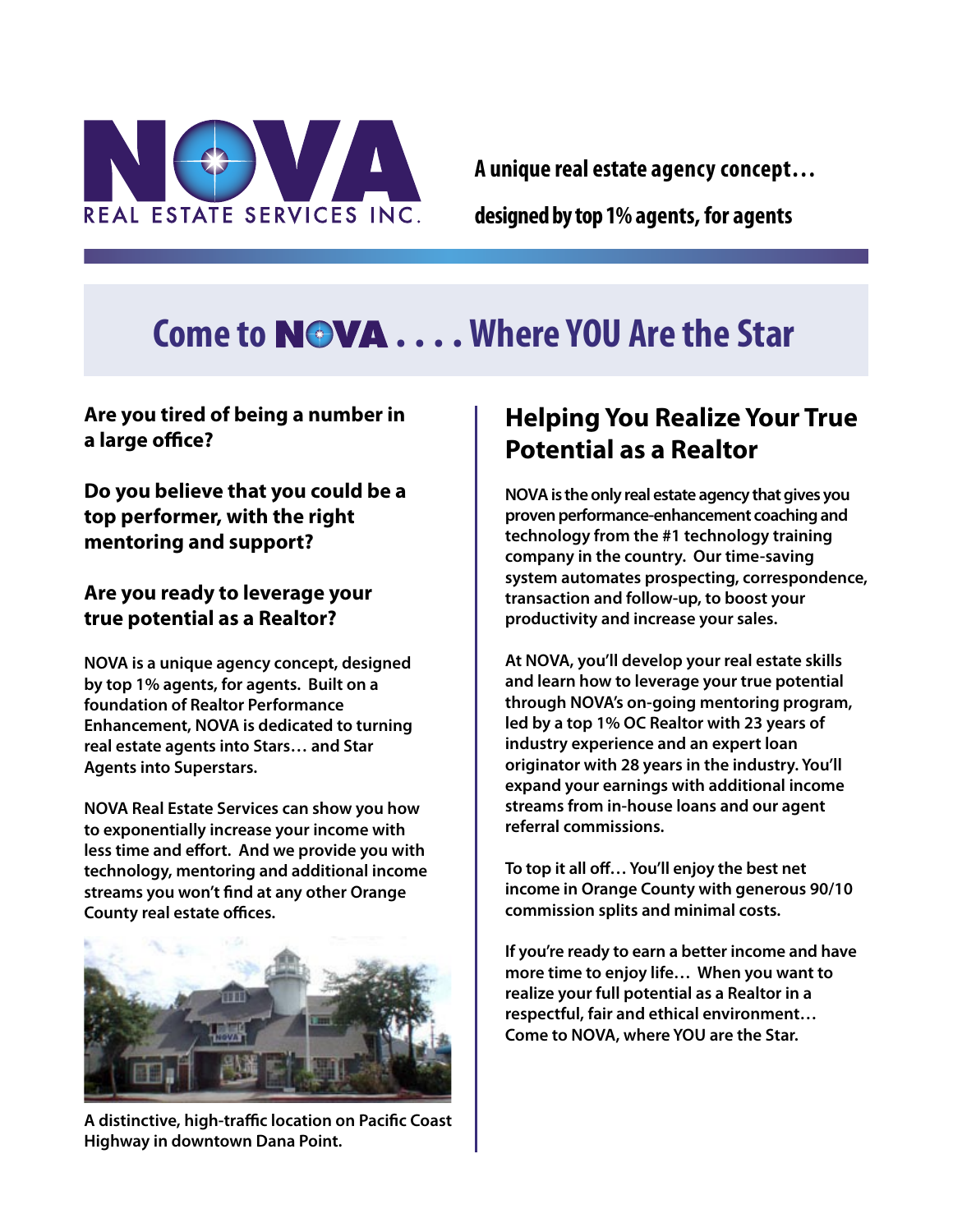# **Exponentially Increase Your Income…**

# **Coaching and Technology**

**NOVA has partnered with The Coaching Institute, the most successful coaching company for real estate professionals worldwide. Based on the success strategies of real estate millionaires, the TechVantage Coaching Program combines personal development with relationship and marketing technology, to achieve outstanding agent performance.**

**The TechVantage Program includes:**

#### **One-Year Coaching**

**You'll spend a full year getting one-on-one coaching to create a program that meets your specific goals, including financial performance, time management, technology and getting better results from marketing.**

#### **Specialized Real Estate Contact Management Software**

**To save time and increase your effectiveness, you'll get industry-leading contact management software, along with the coaching to build your database to at least 2,000 prospects.**

#### **Letter Marketing Software**

**Integrated with your contact management software, this marketing system has over 600 professional letters, to help you correspond professionally in seconds, not hours.**

#### **Your Own Private Agent Web Site**

**We'll provide design and set-up of your private web site, worth thousands of dollars. A powerful sales engine, your web site generates leads and captures prospects, which are then leveraged with contact management software.**

### **Agent Mentoring**

**Mentoring is at the heart of NOVA's unique agency concept, because we are dedicated to increasing the skills, knowledge and performance of every NOVA Star Agent. Our highly skilled mentors have proven track records in generating exceptional incomes and teaching success strategies in the areas of Real Estate and Mortgage Origination.**

#### **Real Estate Mentoring**

**One of the biggest advantages you'll have as a NOVA Star Agent is a top 1% OC agent as your personal real estate mentor: Harry Solomon. With over 23 years of real estate experience selling more than 1,600 listings, Harry knows what it takes to become a Star performer in Orange County.**

#### **Mortgage Origination Mentoring**

**NOVA Star Agents have an extra advantage on creating additional revenue streams: their own personal mortgage mentor, Chuck Leibold. With 28 years of experience as a loan officer, Chuck has trained and mentored hundreds of loan originators for companies across the United States.**

**NOVA Star Agents have the option to learn how to generate additional mortgage revenue in their choice of two ways:**

#### **Flat Fee**

**By generating leads and helping clients fill out the loan application.**

**Mortgage Commissions**

**By managing the loan process from start through closing.**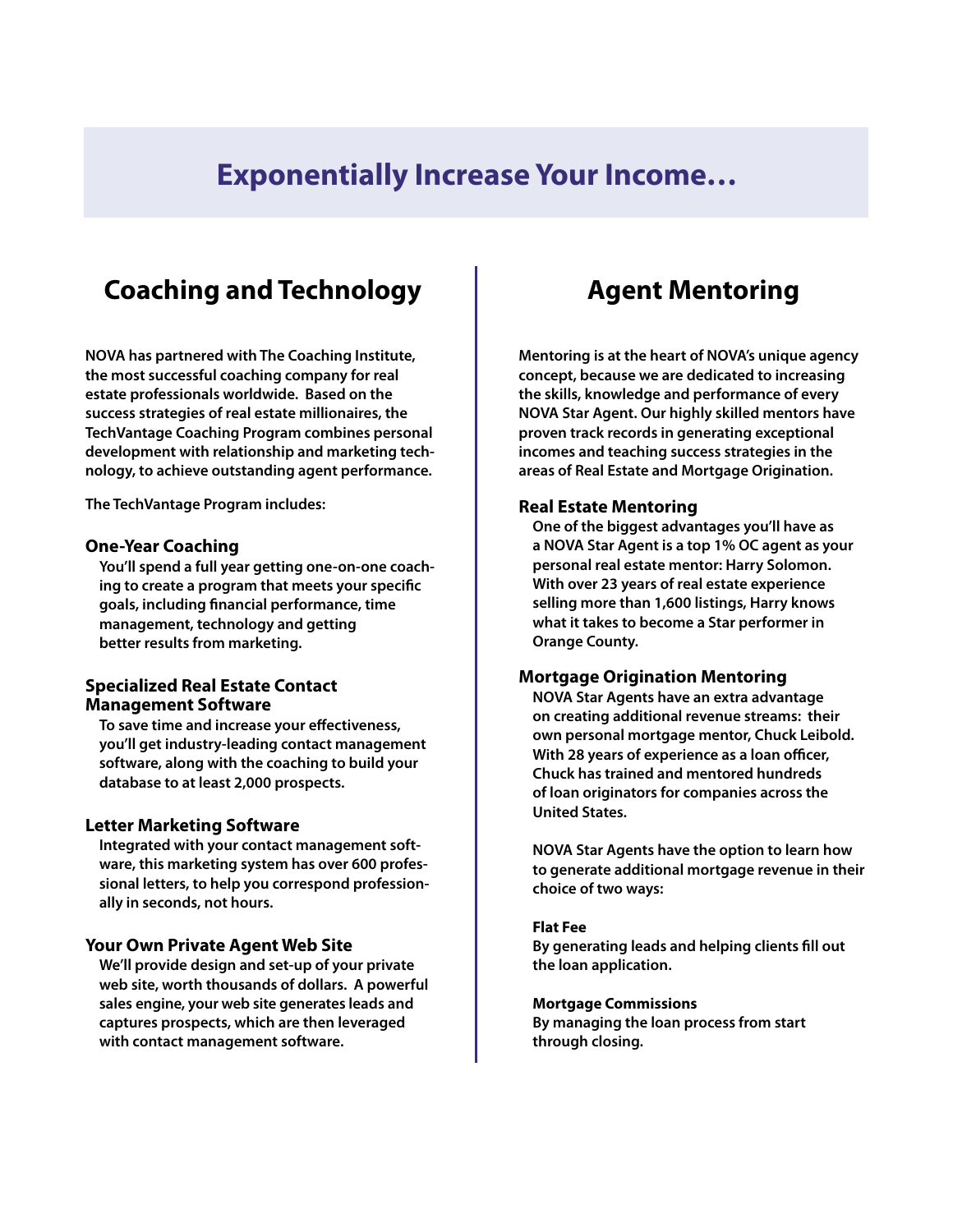# **…With Less Time and Effort**

### **Increased Income**

**Get a pay raise the minute you walk in the door! As a NOVA Star Agent you'll enjoy the best net income in Orange County, with 90/10 commission splits, minimal shared office expenses and multiple opportunities for additional income through loans and recruitment.**

**NOVA gives you more ways to make more money than any other agency in OC:**

#### **90/10 Commission Splits**

**You'll enjoy a generous 90/10 split on real estate commissions from the minute you walk in the door, all year-round.**

#### **In-House Loans**

**At NOVA, you have a choice of two ways to generate income with mortgage origination. You can earn a flat fee of \$375 to offset desk fees and expenses, simply by referring the loan to the loan officer with a simple form. Or you can act as the loan officer and receive a 50% commission split on every loan you manage.**

#### **Recruitment Commissions**

**For every agent that you bring to NOVA, you will receive 1% of their gross commissions for as long as you both work with NOVA.**

#### **Minimal Desk Fees and Expenses**

**NOVA gives you the best net income in Orange County. We make it easy for you to generate high income with little to no monthly costs or fees. With loan referrals, loan commissions and recruitment commissions, you can easily offset ANY monthly expenses.**

### **Historic Dana Point Location**

**Another great benefit of becoming a NOVA Star Agent is the office you'll be working out of. NOVA's office is a beautifully renovated historic Cape Cod style building in a highly desirable location in downtown Dana Point.** 



**Airy and bright with vaulted wood beam ceilings, NOVA's office features an open second story loft and dramatic floor-to ceiling windows. Striking architectural details like a spiral staircase, roughsawn oak paneling, marble and granite flooring and French doors and windows create an impression of casual elegance.** 



**Practical features make the office extremely livable, like private workstations, multiple office computers, a rotating front desk, large and small conference areas, a full kitchen, two bathrooms and private off-street parking.**